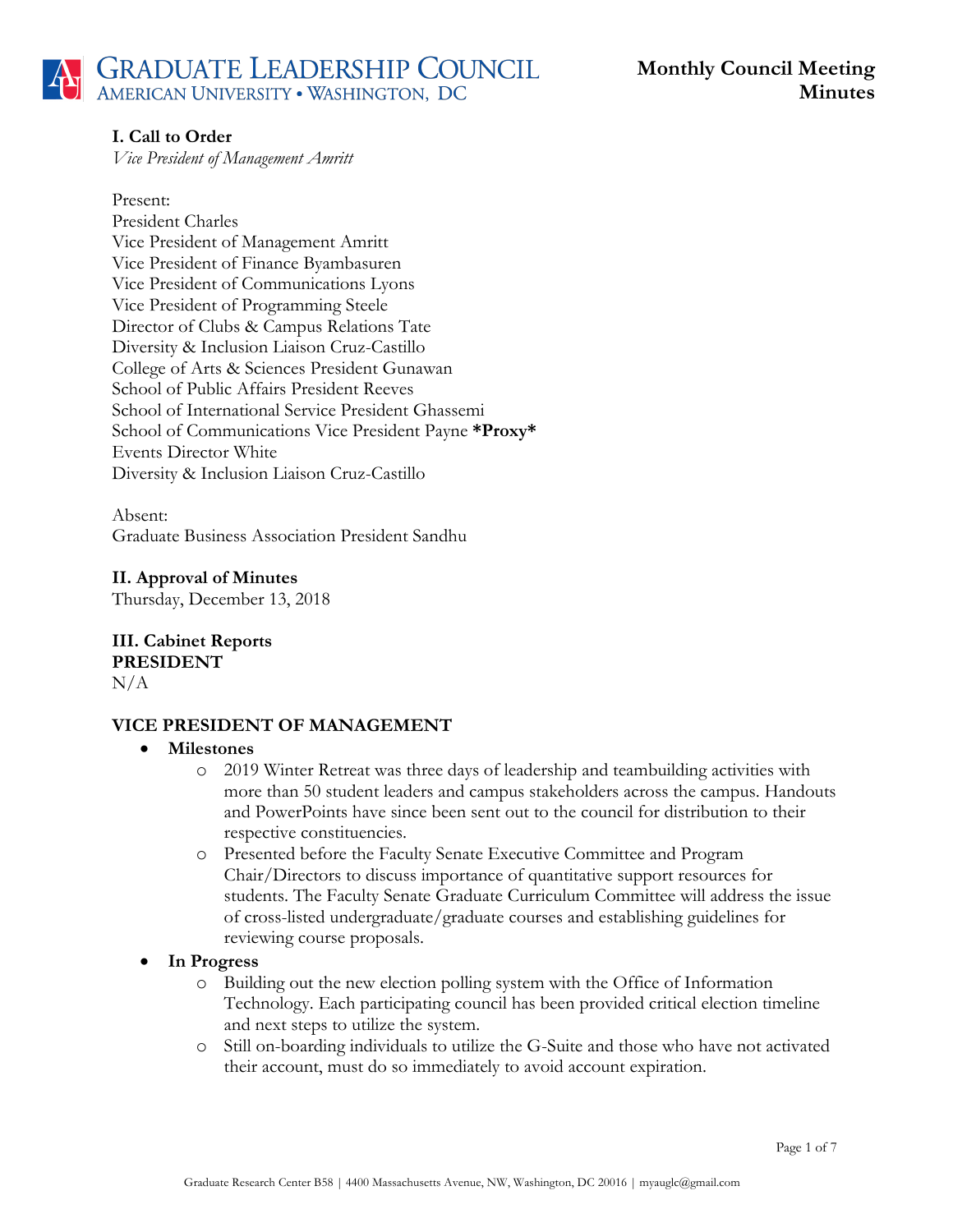

## • **Upcoming**

o Revising and finalizing Constitution and Bylaws based on the feedback and issues raised during the on the Fiscal Policies meeting.

# **VICE PRESIDENT OF FINANCE**

#### • **Milestones**

- o Wrote and presented Graduate Financial Aid Priorities for FY2020-21 to the University Budget Committee
- o University Budget Committee meeting on Jan 30
	- Second budget forum for graduate students before the Board votes on March 1
- o Travel Grant recipients: 10/21 applications were accepted
	- § Grantees by schools: 5 CAS; 3 SPA; 1 SOC; 1 SBA
	- § Two more rounds of acceptance/ rejection notices: Feb 8; Mar 1
	- International students are eligible for reimbursement now
- o GLC Fiscal Policy meeting on Jan 31
- o Online application for GLC discretionary allocation fund is open now
- **In Progress**
	- o GLC Fiscal Policy draft in collaboration with SA Office
- **Upcoming**
	- o Feb 22: to be presented and discussed at GLC monthly dinner
	- o University Budget Committee meeting (last one before the Board votes) on Feb 5
	- o Budget forum for graduate students during the week of Feb 11-15

# **VICE PRESIDENT OF COMMUNICATIONS**

#### • **Milestones**

- o After negotiations with South Street and the AU Procurement Office fell through, we have decided to move forward with last-minute applicant Joe Peacock. Work will begin on the logo and website by next week.
- o In preparation of the website redesign, new tabs and pages have been added to the website. Each GSC now has their own tab on the webpage and new pages have been added for Graduate Resources and Graduate Media
- o Three editions of the Graduate Gazette went out this month: a New Year Edition, a Founders Day Ball Special Edition, and a late January Edition
- **In Progress**
	- o The new GLC podcast "TenleyTalk" is in the final stages of production. With a new logo and updated production schedule in place, we plan to release the first episode on Wednesday, February 6<sup>th</sup>.
	- o Securing a comprehensive listing of all resources available / catered to graduate students for inclusion and linking on our auglc.org website
	- o Communicating with GSC Presidents and their communications staff regarding the content they wish to have included on their new website tabs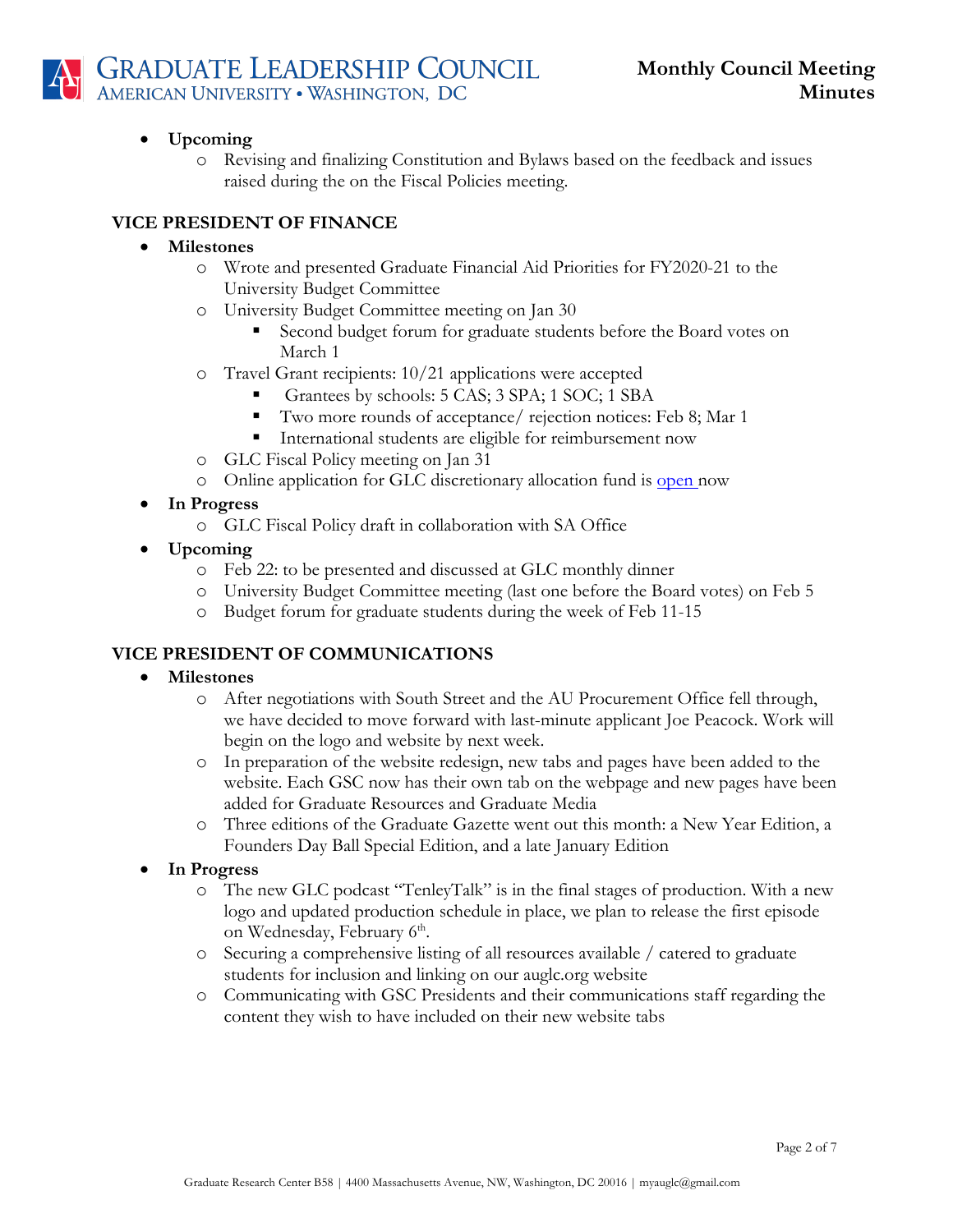

## • **Upcoming Projects**

- o Currently exploring the option of organizing and/or hosting a Study Abroad Fair for graduate students in February or March. Discussions are extremely preliminary and are, at this moment, primarily focused on gathering resource information and contacts.
- o Construction of a webpage for graduate student clubs which will require not only a comprehensive listing of clubs at AU but also the means by which these clubs can be organized and recognized by the GLC

# **DIRECTOR OF CLUBS & CAMPUS RELATIONS**

## • **Milestones**

- o Created the applications and the criteria that graduate clubs and organizations will use when applying for formal recognition by the Graduate Leadership Council.
- o Met with Student Activities, Carl, and Veronica to discuss Campus Labs.
- o Updated the Master List of Graduate Clubs and Organizations as well as the Graduate Organization Handout based on feedback from GSC Presidents.

## • **In Progress**

- o Conducting bi-weekly meetings with liaison team virtually and in-person.
- o Liaisons are submitting their proposed budgets for their spring events
- o Seeking to collaborate with the Student Bar Association at the Washington College of Law on their upcoming Diversity & Inclusion Symposium tentatively scheduled for March 22 from 9am-4pm.
- o Nataly, the Diversity and Inclusion Liaison is currently serving on the Latinx Graduation Banquet Committee on behalf of the Graduate Leadership Council.

# • **Upcoming**

- o Events are currently being planned by Silvia, Maggie, Anh, and Nataly for the respective populations they represent in their liaison roles.
- o Meeting with the Office of Diversity and Inclusion in hopes of future collaboration.

#### **VICE PRESIDENT OF PROGRAMMING**

- **Milestones**
	- o The programming team has expanded and hired a new Events Director, Erin White.
	- o Our first graduate event was a success. We had over 100 EventBrite tickets and a big turnout where students from all schools were able to meet and network.
- **In Progress**
	- o Contract for Founder Day dinner is ready to be approved by Student Activities.
	- o Initial brainstorming for the research showcase has begun.

#### • **Upcoming event**s

- o February 23 Founders Dinner at Al Dente
- o April 13th Graduate Showcase
- o April 27th Kickball on the Mall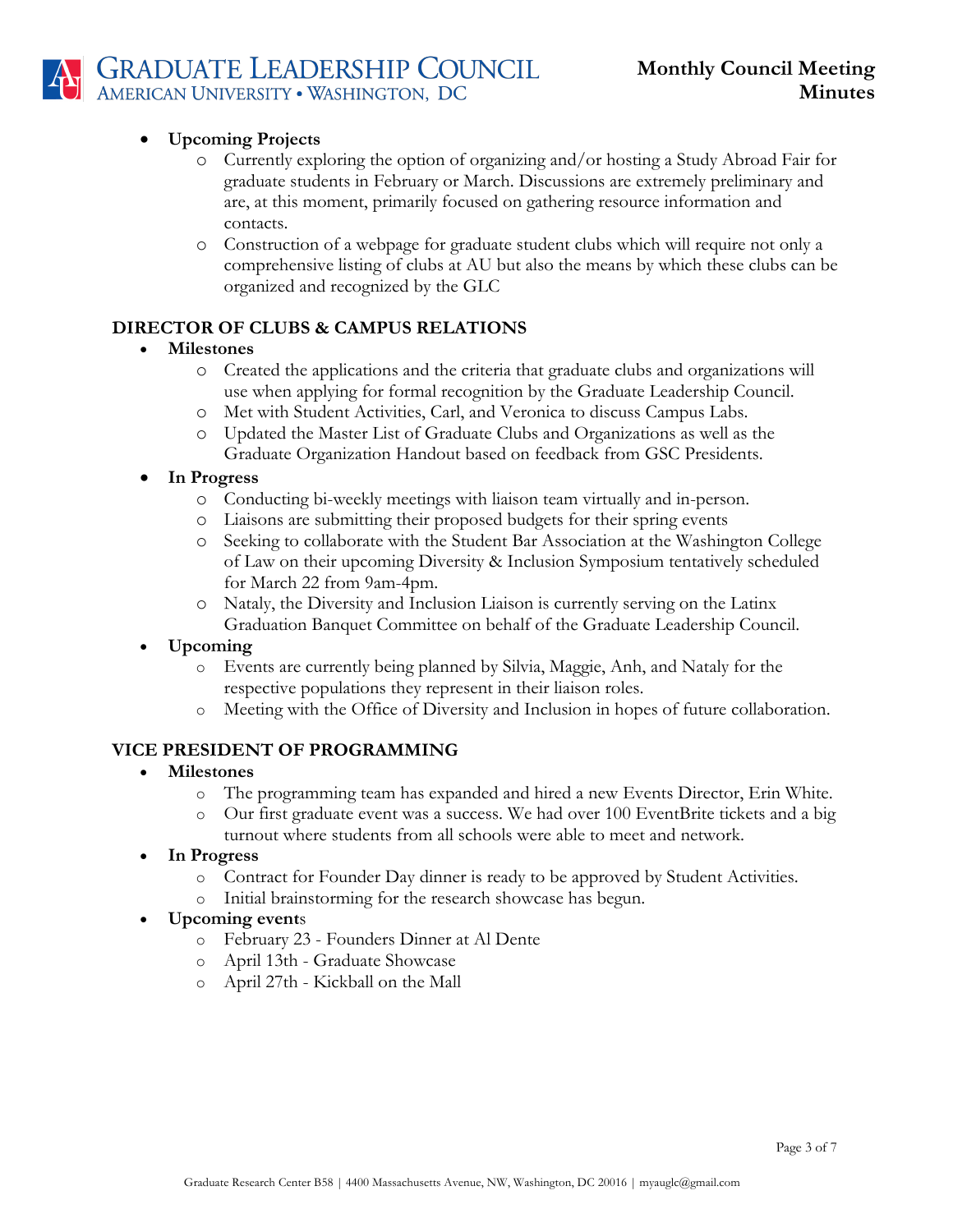#### **IV. Council Reports COLLEGE OF ARTS AND SCIENCES**

- **Milestones**
	- o Held first general meeting of the semester
		- General departmental updates
		- Discussion of upcoming transition/finding successors
		- Discussion of possible new election process
- **In Progress** 
	- o Graduate Professional Development Workshop Day
		- Feb  $9<sup>th</sup>$ , 10am to 4pm
		- § Free breakfast, lunch, and headshots
		- Workshops by Career Center
		- § Open to all graduate students
- **Upcoming**
	- o Escape room event on the week after Spring Break
	- $\circ$  Social Hour at the end of the semester April 12<sup>th</sup>
	- o Emergency Preparedness Training

# **GRADUATE BUSINESS ASSOCIATION**

 $N/A$ 

# **SCHOOL OF COMMUNICATIONS**

- **Milestones**
	- $N/A$
- **In Progress**
	- o Review of 2017 student survey to identify common themes in SOC student dissatisfaction and prepare to meet with our administration about next steps for SOC and how we can contribute to the 2019 survey design. Our VP Communications, Darius Booker, also sits on a diversity committee in SOC, and we're working with him and with faculty to identify how the GSC can contribute to our school's diversity and inclusion initiatives.
	- o Working with our new National Association of Hispanic Journalists chapter to formalize a relationship that can last for years to come.
- **Upcoming**
	- o First social event of the term is this Wednesday, Feb 6 at Mad Hatter. Mallory has been working for a few months to build a relationship with alums interested in attending our networking events.
	- o Planning for end-of-year gala

#### **SCHOOL OF INTERNATIONAL SERVICE**

- **Milestones**
	- o Leadership dinner preparation on February 8 with Irish Ambassador to America.
	- o Annual International Affair will occur on April 5 at the Italian Embassy.
	- o Officiation of the SIS book exchange.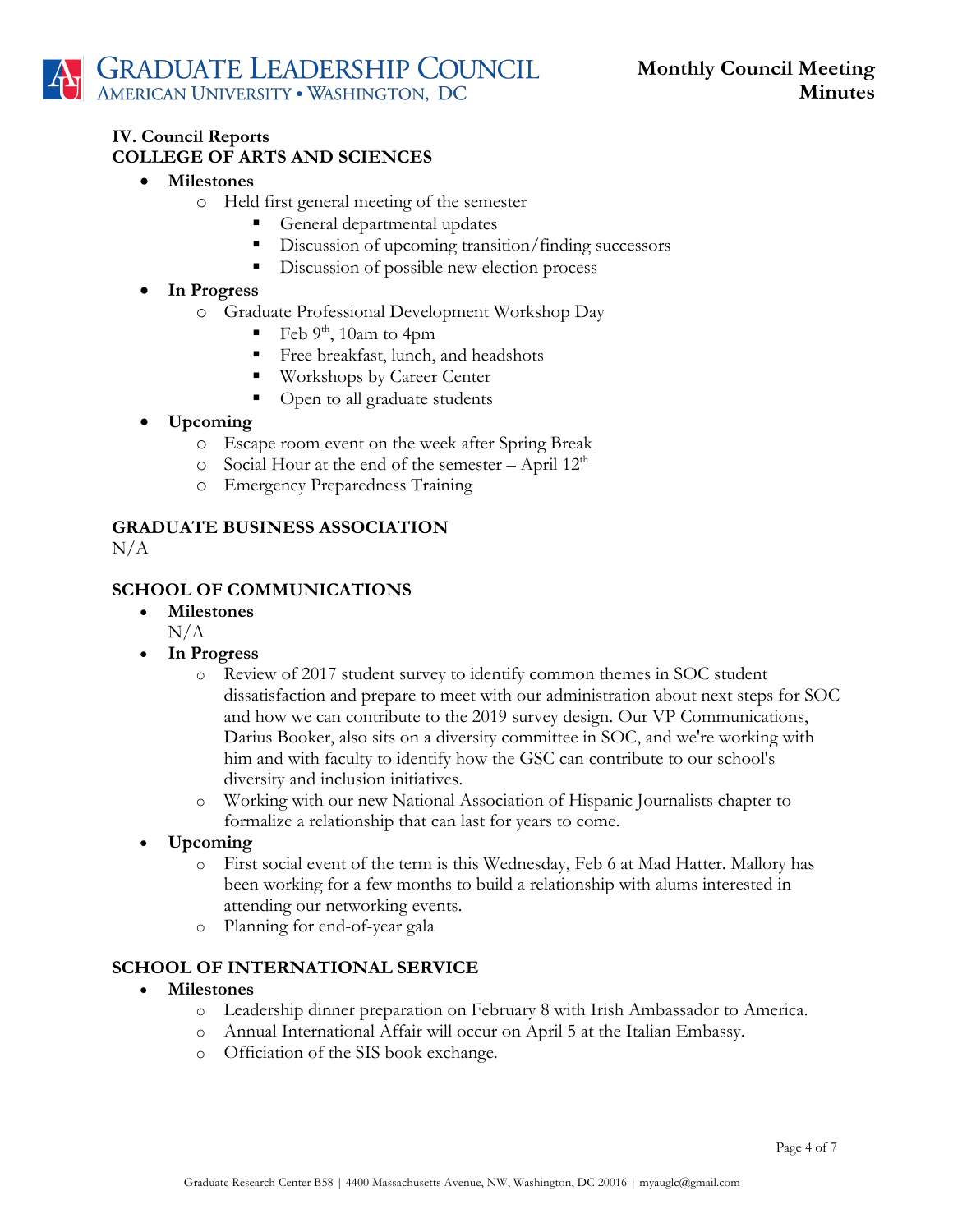# **GRADUATE LEADERSHIP COUNCIL**<br>AMERICAN UNIVERSITY • WASHINGTON, DC

# • **In Progress**

- o Guiding document for senators of SIS GSC.
- o Codified voting process for all PSAs in SIS GSC.
- **Upcoming** 
	- o Elections in March
	- o Leadership Dinner on Feb 8th
	- o Big-Four Social Hour

# **SCHOOL OF PUBLIC AFFAIRS**

# • **Milestones**

- o We brought on a new Gov Representative
- o Dean Wilkins hosted a town hall meeting with SPA students to address questions and concerns
- o SPA hosted a Book Drive and collected 100 books and dvds
- o Finance Team received the financial training and have created standard operating procedures for our finance process
- o We hoped an internship workshop for the International students in SPA
- **In Progress**
	- o Gala planning
	- o Finalizing standard operating procedures for all positions
- **Upcoming**
	- o Galantine's Day Panel
	- o Card making activity to be distributed to a Senior Center
	- o Networking Happy Hour with the Key Executive Leadership Program

# **V. New Business**

i. Club Criteria and Recognition Process *Director of Clubs*  $\mathcal{Q}$ *<sup>2</sup> Campus Relations Tate* 

> Tate proposed the vote on the new club criteria and recognition process for the GLC and request form.

Voting Record: President Charles – No Vice President of Management – Yes College of Arts & Sciences President Gunawan - Yes School of Public Affairs President Reeves - Yes School of International Service President Ghassemi - Yes School of Communications Vice President Payne – Yes Graduate Business Association President Sandhu – N/A

The vote passed.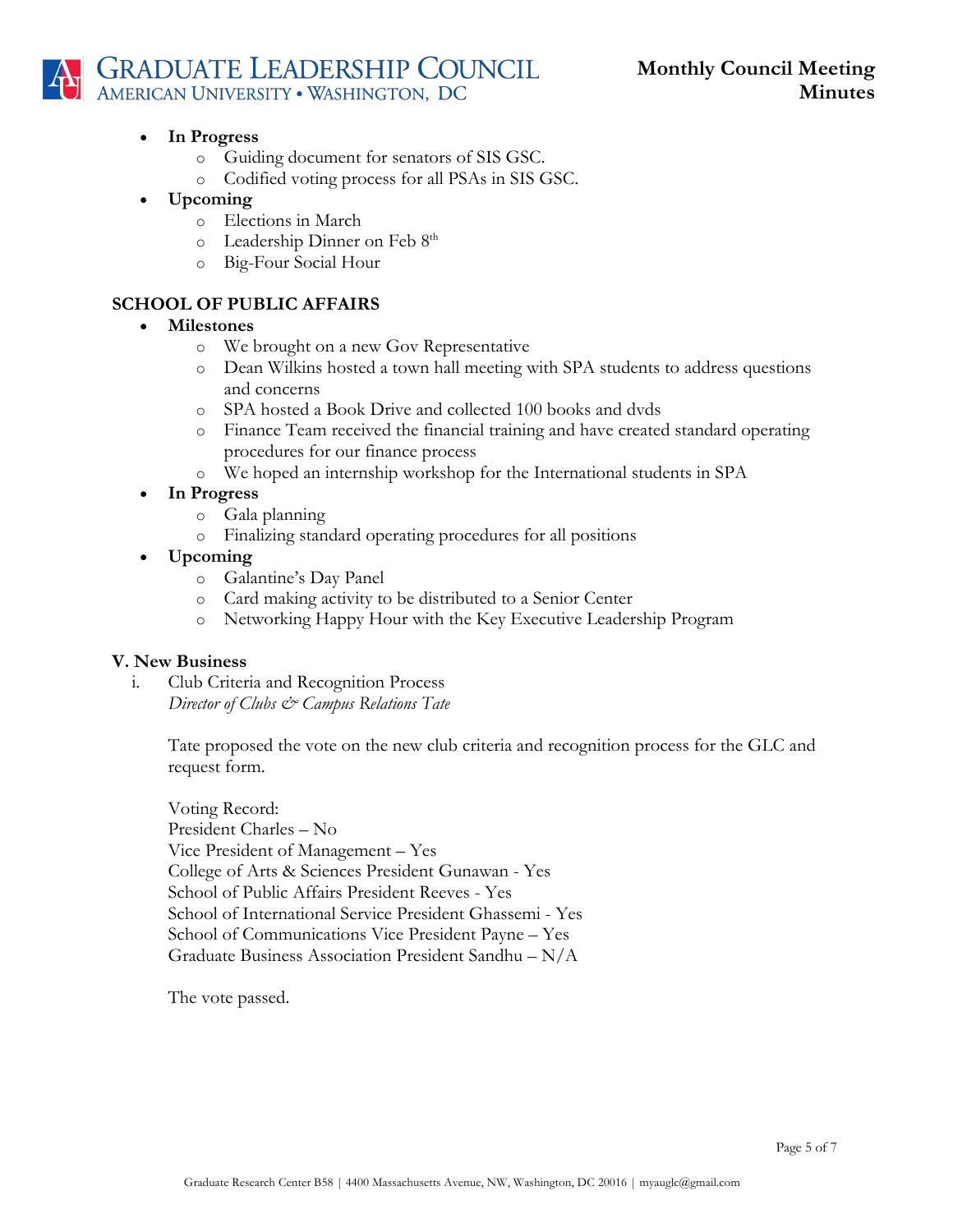ii. SPA Funding Request *SPA President Reeves*

> Reeves submitted a funding request for \$13,000 SPA's end-of-the-year gala. Reeves said that instead of using ticket revenue for the scholarship fund, SPA will be creating an emergency fund to support SPA graduate students in need. The location of the gala will be at the Clarendon Ballroom and the prices includes catering and open bar. SPA Dean's Office will be covering the initial deposit of \$4,300 which the GSC will have to repay for the event. The expected attendance is projected 150-200 people.

> Charles asked if the \$8,000 SPA had in their budget was taken into consideration in the final venue cost of \$17,460?

Reeves said they did not anticipate not having the \$8,000 since the GSC had to provide funding to the Public Purpose Journal.

Charles said the funding for the Public Purpose Journal should have come out of the GLC account so the GSC will not be penalized.

Byambasuren asked how the event was subsidized last year?

Reeves said ticket sales were sold every week to subsidize the event.

Charles proposed the vote on a \$2,500 funding allocation to SPA GSC supplement the funds allocated to the Public Purpose Journal.

Voting Record: President Charles – Yes Vice President of Management – Yes College of Arts & Sciences President Gunawan – Ye School of Public Affairs President Reeves - Yes School of International Service President Ghassemi - Yes School of Communications Vice President Payne – Yes Graduate Business Association President Sandhu – N/A

The vote passed.

#### iii. Student Support Payment *Vice of President of Finance Byambasuren*

Byambasuren presented on spending models that increased the student support payments if the 15 percent non-profit maximum was removed. She had suggested removing the prorated stipend amount and instead, splitting payments in two installments at 50 percent at the beginning and middle of the semester.

Gunawan said he preferred to have a certain amount of money given to each council in a lump sum to allocate as they see fit.